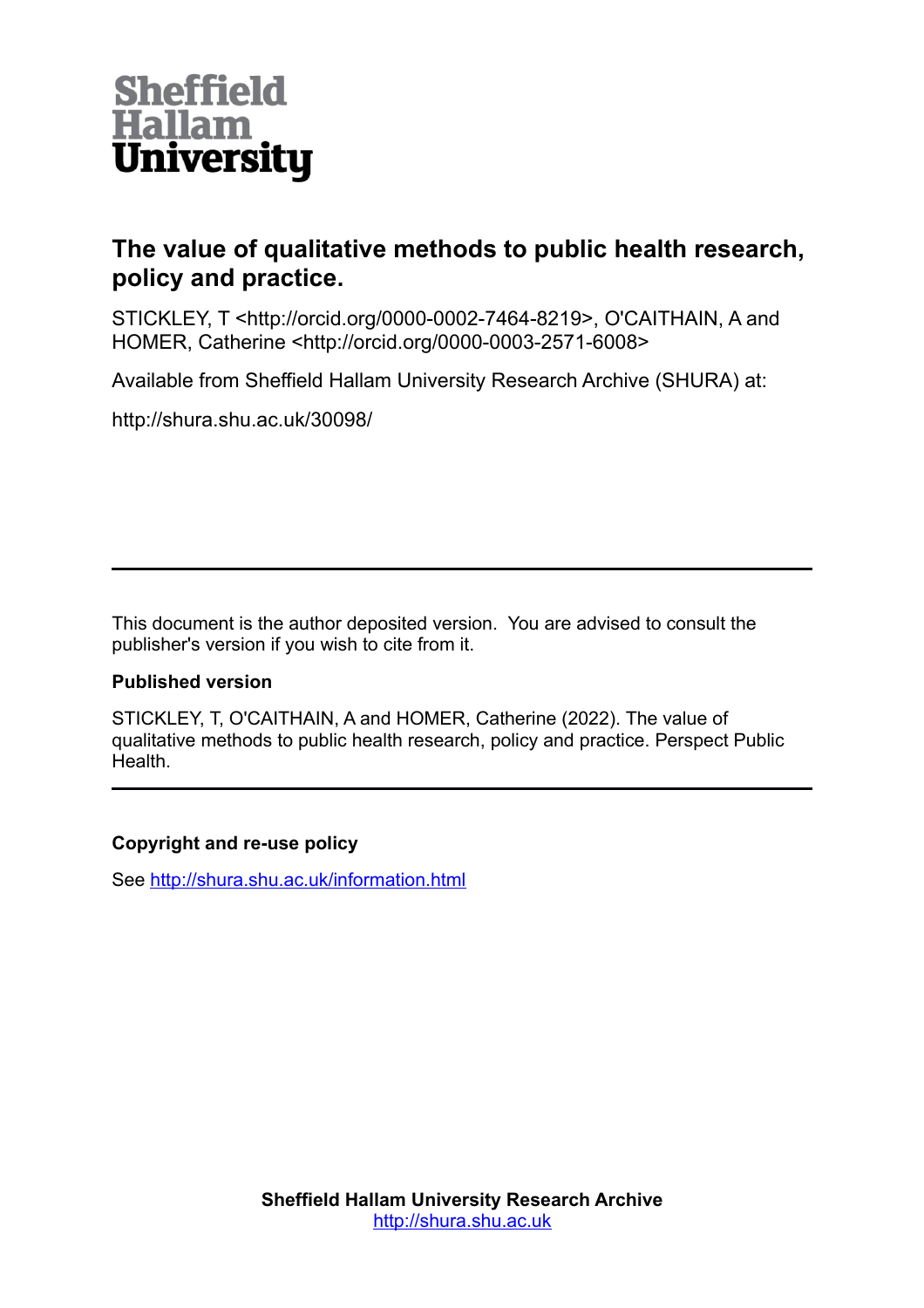# **The Value of Qualitative Methods to Public Health Research, Policy and Practice**

#### **Stickley T, O'Caithain, Homer C**

#### *Abstract*

This article reviews the role and use of qualitative methods in public health research. 'Signs of quality' are introduced to help guide potential authors to publish their qualitative research in public health journals. We conclude that high quality qualitative research offers insights that quantitative research cannot. It is time for all public health journals to recognise the value of qualitative research and increase the amount that they publish.

#### *Introduction*

In this article, we briefly review the role and use of qualitative methods in public health research and its significance for research, policy and practice. Historically, public health research has been largely dependent upon quantitative research rooted in medical science. Qualitative research approaches however are able to provide the 'lived experience' perspective of patients, practitioners and the public on any aspect of public health.

To inform this article, we searched the most recent original research articles published in ten of the most widely cited public health journals in the world (generally those with the highest impact factor, including *Perspectives in Public Health*). The list of journals can be found in Table 1.

We examined 100 of the most recently published original research articles (10 from each journal up until May, 2021) to discover how many of these reported qualitative methods. The findings from this quick review can be found in Table 1 below. The review revealed that 85 articles reported quantitative methods, 11 reported mixed-methods and only four reported qualitative methods. In our review, we deliberately did not include one public health journal, *Critical Public Health* because it specialises in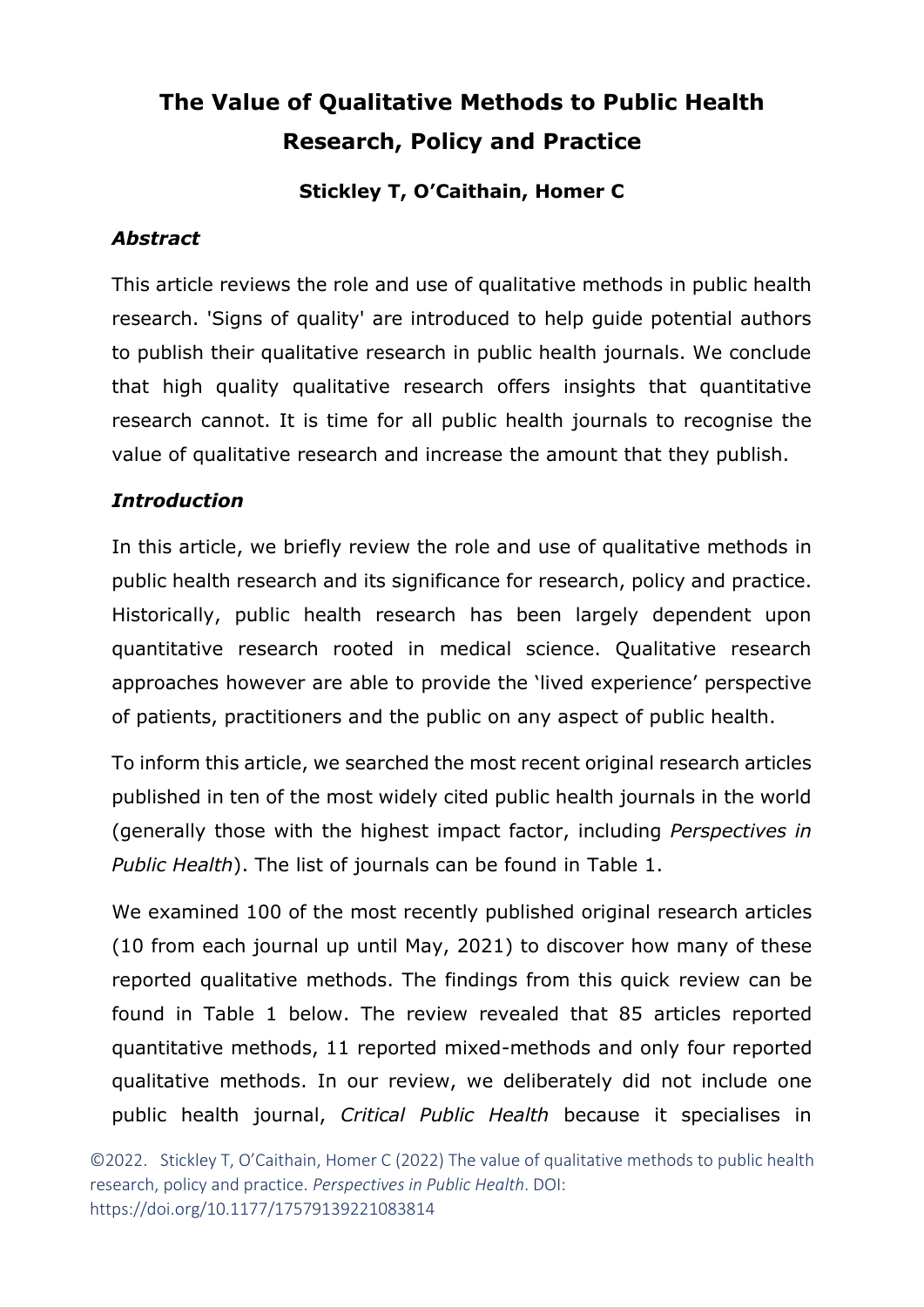publishing qualitative public health research studies. With only four qualitative research papers out of the most recent 100 public health original research articles published in the top journals, we have decided to publish this article firstly to encourage qualitative research practices in public health, secondly to highlight the value of qualitative research, thirdly to briefly identify what makes 'good qualitative research' and finally to promote increased submissions of original qualitative research in this and other public health journals.

|                                                |  |  |  |  |  |  |  | Table 1 The methods used in 100 recently published original |  |
|------------------------------------------------|--|--|--|--|--|--|--|-------------------------------------------------------------|--|
| research articles in 10 public health journals |  |  |  |  |  |  |  |                                                             |  |

| <b>Journal</b>           | Quantitative | Mixed-         | Qualitative    |
|--------------------------|--------------|----------------|----------------|
|                          |              | methods        |                |
| American Journal         | 10           | $\mathbf 0$    | $\overline{0}$ |
| of Public Health         |              |                |                |
|                          |              |                |                |
| Annual Review of         | 10           | $\overline{0}$ | $\overline{0}$ |
| <b>Public Health</b>     |              |                |                |
| <b>BMC Public Health</b> | 9            | $\overline{0}$ | $\mathbf{1}$   |
|                          |              |                |                |
| European Journal         | 10           | $\mathbf 0$    | $\mathbf 0$    |
|                          |              |                |                |
| of Public Health         |              |                |                |
| Frontiers in Public      | 6            | 3              | $\mathbf{1}$   |
|                          |              |                |                |
| Health                   |              |                |                |
|                          |              |                |                |
| International            | 8            | $\mathbf{1}$   | $\mathbf{1}$   |
| Journal of Public        |              |                |                |
| Health                   |              |                |                |
|                          |              |                |                |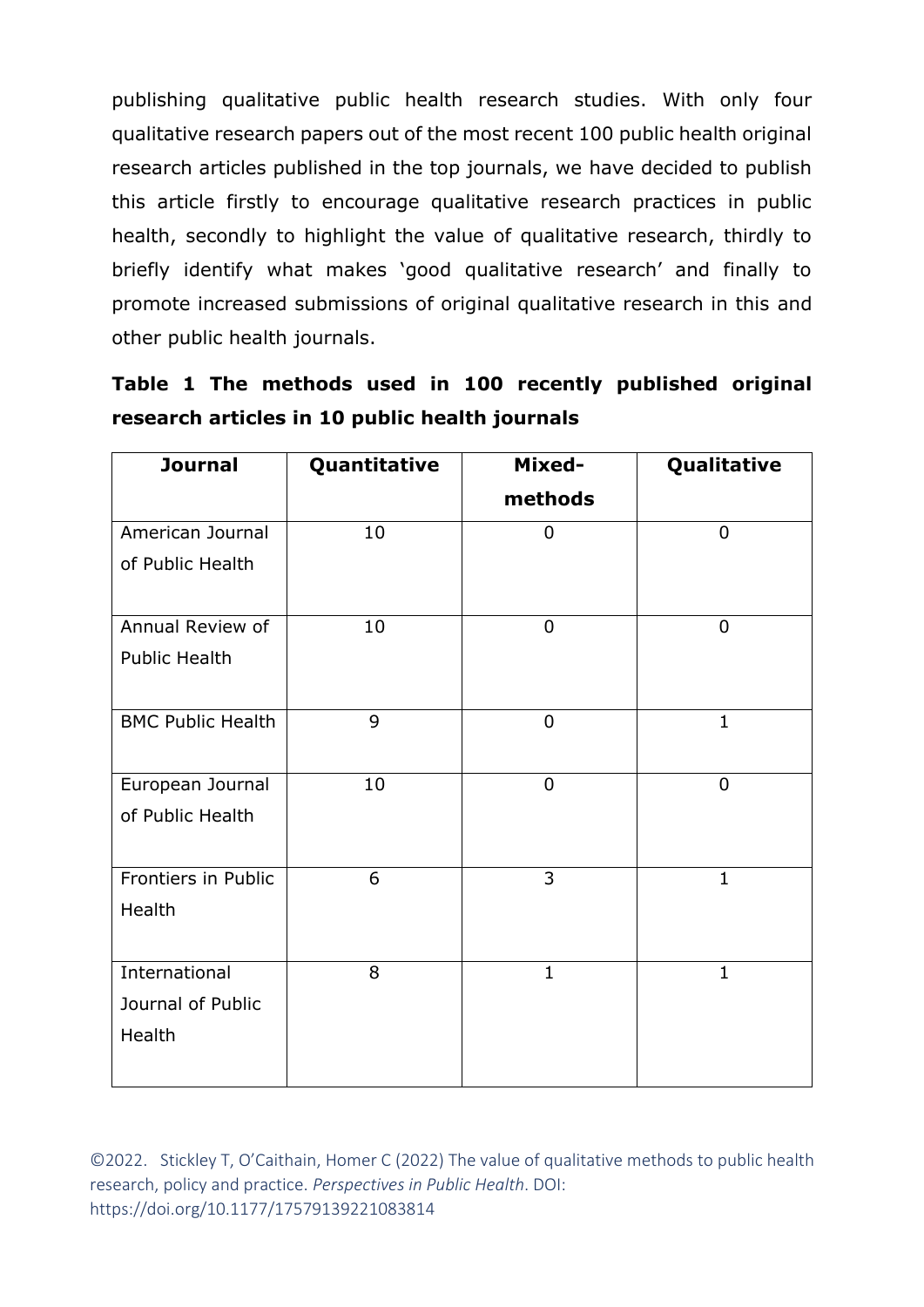| Journal of Public    | 7  | 3        | 0              |
|----------------------|----|----------|----------------|
| Health               |    |          |                |
|                      |    |          |                |
| Perspectives in      | 8  |          | 1              |
| <b>Public Health</b> |    |          |                |
|                      |    |          |                |
| <b>Public Health</b> | 7  | 3        | $\overline{0}$ |
| The Lancet Public    | 10 | $\Omega$ | $\Omega$       |
| Health               |    |          |                |
|                      |    |          |                |
| <b>TOTAL</b>         | 85 | 11       | 4              |

## *Reporting qualitative health research*

Qualitative research has its origins in Interpretivism. As such, it has been widely used in the social sciences in contrast to the medical sciences that historically has largely embraced the positivist tradition. Typically, public health research has followed the positivist tradition although qualitative research methodology appears more often in public health journals than top medical journals. For example, a cursory examination of the Lancet indicates that it does not appear to publish any qualitative research and the BMJ rarely does so. In 2016, the British Medical Journal (BMJ) published an open letter from 76 senior academics from 11 countries inviting its editors to: "*…reconsider their policy of rejecting qualitative research on the grounds of low priority. They challenge the journal to develop a proactive, scholarly, and pluralist approach to research that aligns with its stated*  mission.<sup>"1</sup> Included in their support for qualitative research articles in the BMJ, they observe that many of the journal's top papers have been qualitative studies. This letter has been cited 250 times in the literature, largely supportive of their views. In their reply to the letter, Editors of the BMJ acknowledge that: "…*we agree they can be valuable, and recognise that some research questions can only be answered by using qualitative*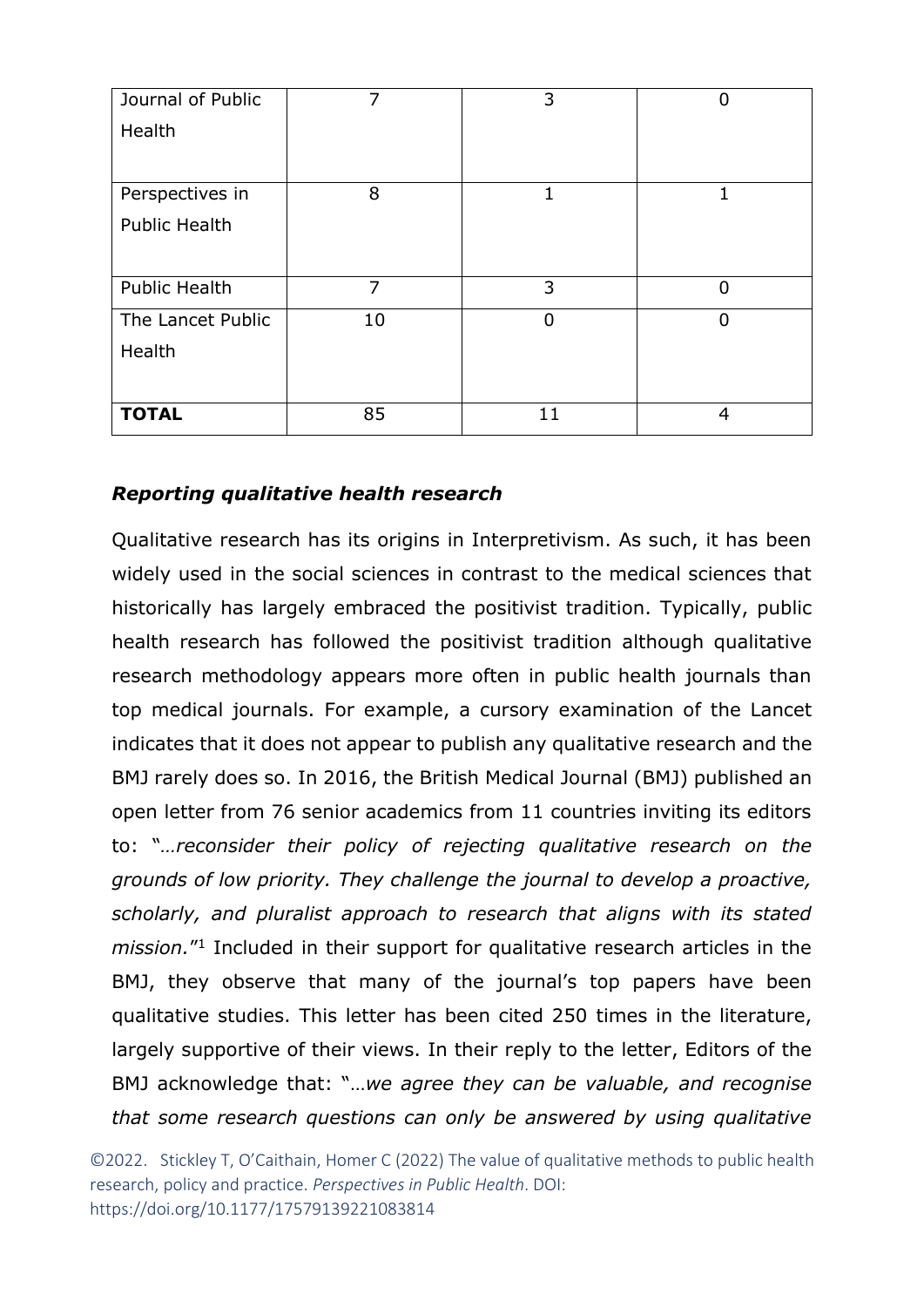methods.<sup>"2</sup> In so much as we can tell to date, the BMJ has not changed its practice. Fortunately, published accounts of qualitative research in various other health disciplines flourishes, for example there are now at least two health journals that are exclusively designed for this purpose (*Qualitative Health Research* and *[International Journal of Qualitative Studies on Health](https://www.tandfonline.com/zqhw20)  [and Well-being](https://www.tandfonline.com/zqhw20)*).

#### *The value of qualitative health research*

The following quotation succinctly argues the need for qualitative research methods in public health:

"Public health, we believe, needs both epidemiology and qualitative research. Without epidemiology we cannot answer questions about the prevalence of and association between health determinants and outcomes. Without qualitative enquiry, it is difficult to explain how individuals interpret health and illness in their everyday lives, or to understand the complex workings of the social, cultural and institutional systems that are central to our health and wellbeing."<sup>9</sup>

In particular, given a situation with complex phenomena involving human experience and behaviour, quantitative research may excel in finding out 'what and when?' but qualitative research may be needed to find out 'why, how and how come?' Green and Britten  $(1998)^3$  summarise the role of qualitative research in health and we have adapted their key points to apply to public health:

• Qualitative methods can help bridge the gap between scientific evidence and public health policy and practice by investigating human perceptions and experiences

Recognising the limits of quantitative approaches and that different research questions require different kinds of research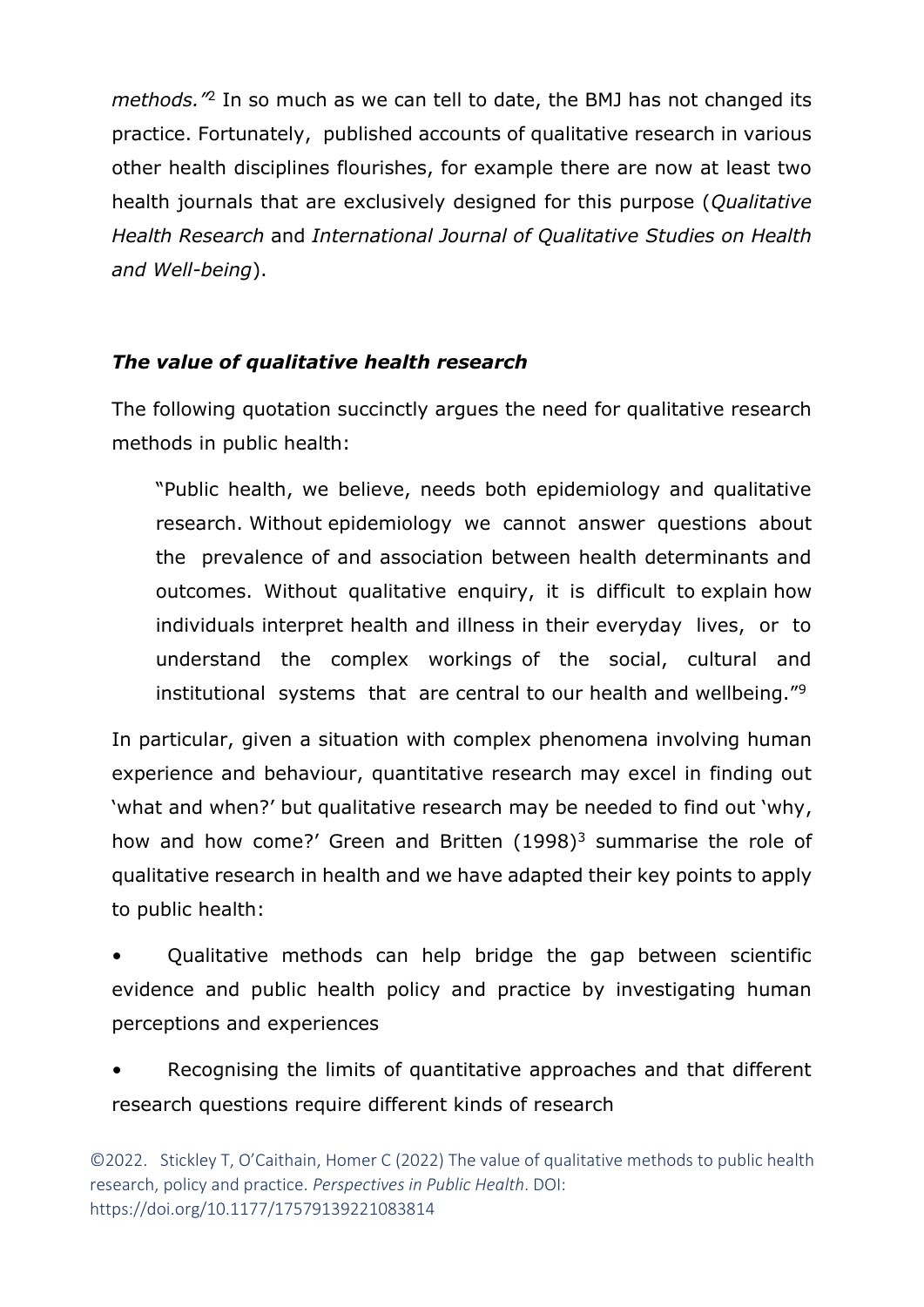• Qualitative research findings provide rigorous and first-hand accounts of public health educational, promotional and clinical practices in everyday contexts

• Qualitative research can be used to help inform individual health choices and health promotion initiatives within communities

## *Doing high quality qualitative research*

Quality is unlikely to be the only reason that so little qualitative research finds its way into public health journals; even research articles of the highest quality may be met with resistance from reviewers and editors. Nonetheless it is important to attend to quality. Articles using qualitative methods require the same rigour as articles reporting quantitative methods, however the criteria for assessing rigour are different. When assessing qualitative articles therefore, we need to remember that what is considered rigorous in the social sciences is not necessarily the same as what is considered rigorous in the medical sciences and vice versa. Either way, what is important is that public health journals need to publish high quality research studies whatever methodology is employed. The following quotation is helpful in focusing on the need for rigour in qualitative approaches to healthcare research.

"*The use of qualitative research in health care enables researchers to answer questions that may not be easily answered by quantitative methods. Moreover, it seeks to understand the phenomenon under study in the context of the culture or the setting in which it has been studied…* (however this)*…requires researchers in health care who attempt to use it, to have a thorough understanding of its theoretical basis, methodology and evaluation techniques."*<sup>4</sup>

As quoted above, Al-Busaidi  $(2008)^4$ , asserts that qualitative health researchers need an appreciation of theory and methodologies and use of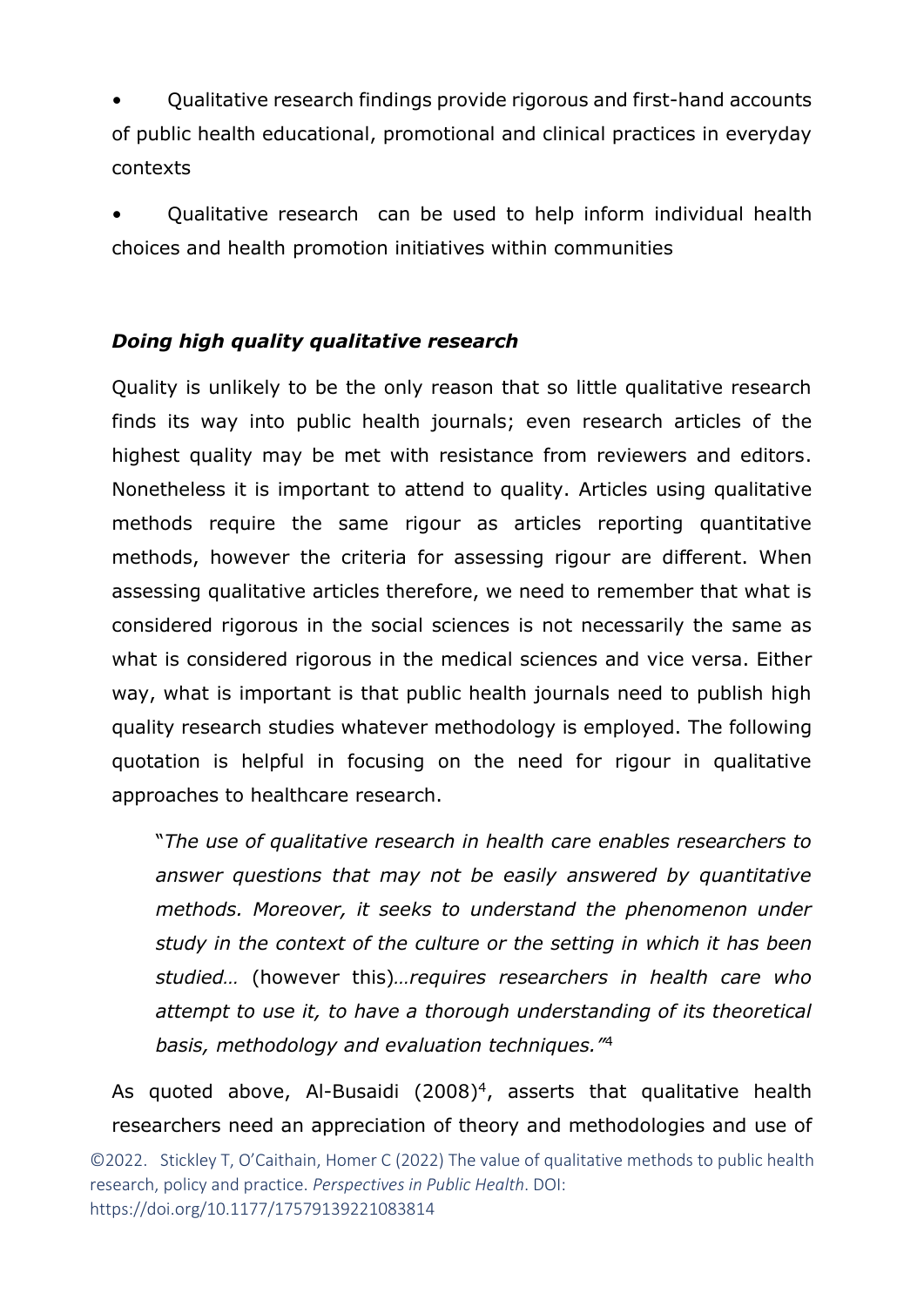both in all research and evaluation studies. What is most important in any qualitative study is that the research question is clear and the method is appropriate to answer the research question. We can therefore begin to ask critical questions of any qualitative article submitted for publication in public health journals:

- Is the research question clear?
- Is the method appropriate for addressing the research question?
- Is there an explanation as to how and why this method is appropriate?
- What are the theories referred to in this study and how are these applied?
- Are these theories consistent throughout the study?
- Has the sample been critiqued to make readers aware of who is not included and how this might affect findings?
- Is the analysis grounded in the data?
- Does the analysis address questions of the data so that insights are identified that go beyond simply describing what participants have said?
- Are there clearly articulated implications for public health practice?

As well as these fundamental questions, to help researchers report qualitative research, there are two frameworks that help to maintain standards for the conduct and reporting of the method. The first is COREQ (Consolidated criteria for reporting qualitative research) 5 . This is a 32 point checklist of three domains: research team and reflexivity, study design and analysis and findings. The second is Standards for Reporting Qualitative Research (SRQR)<sup>6</sup> which is a 21 point check-list following the same format. Together, these are both useful tools for helping researchers think about what they need to consider when conducting qualitative research and for helping reviewers assess articles using qualitative methods. We are not suggesting that qualitative researchers should use these frameworks as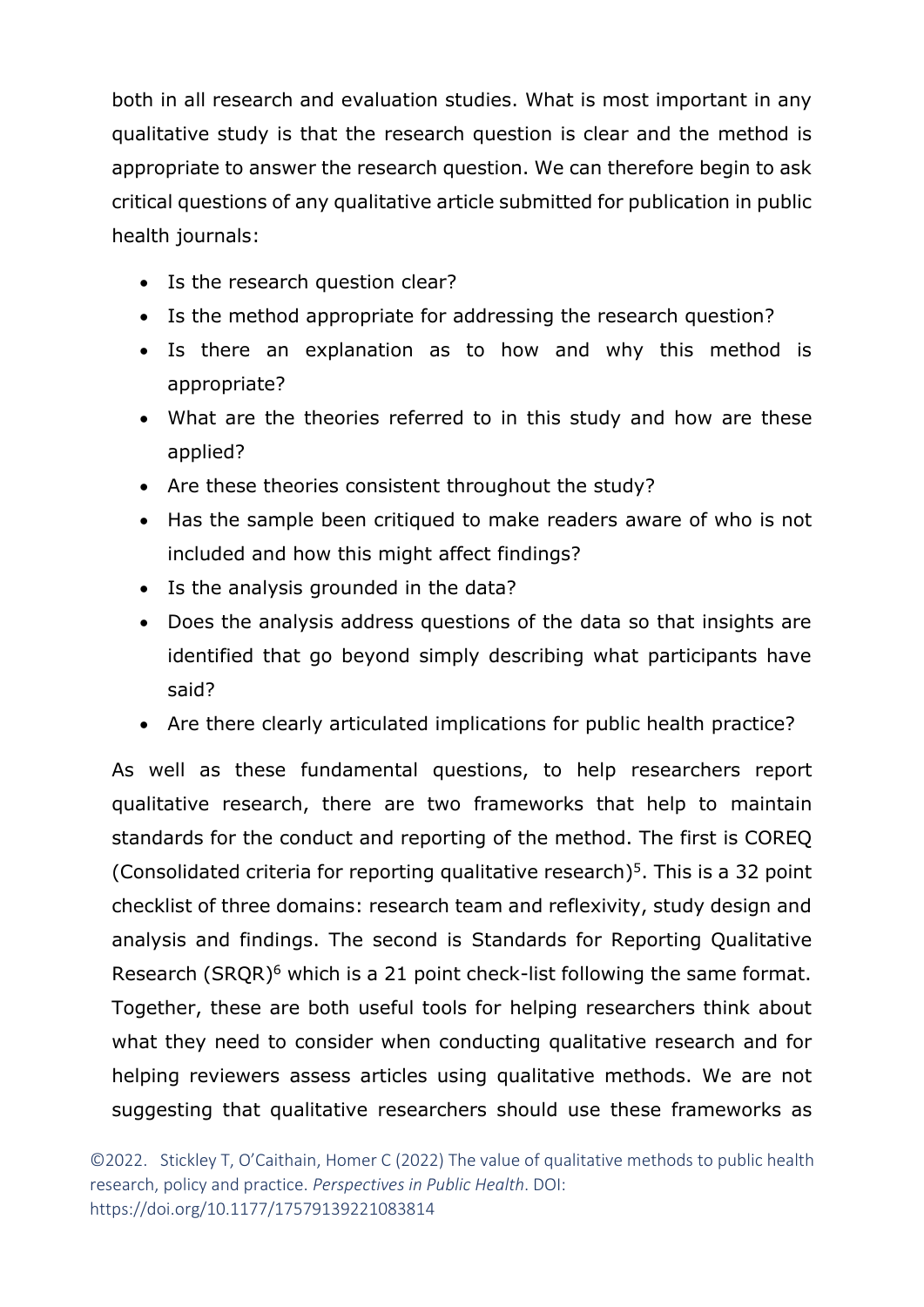tick-box checklists, although they may be used to enable researchers to think through important elements of qualitative research that may be otherwise overlooked. At the end of this article, we supply weblinks to enable the reader to inspect these two frameworks.

#### *'Signs of quality' for reporting qualitative public health research*

Rather than leave the reader baffled by frameworks and checklists, we propose a number of 'signs of quality' that we would expect to see when reviewing articles submitted to this or any other high quality public health journal.

#### *Focussed*

The research question is clearly identified and clearly related to public health policy or practice and the chosen method is appropriate for answering that question. A rationale is offered to justify the study and the methods used.

#### *Ethical*

Ethical questions are considered, the study has been conducted and reported in an ethical manner, and ethical approval has been granted from a recognised ethics committee.

#### *Clear*

How the study was implemented needs to be reported as clearly as possible including: how access to participants was achieved, what questions were asked, how the analysis was conducted.

#### *Consistent*

The study needs to be both theoretically and practically consistent. For example, if the study claims to be narrative research, did the questions elicit stories and is narrative theory used in analysis?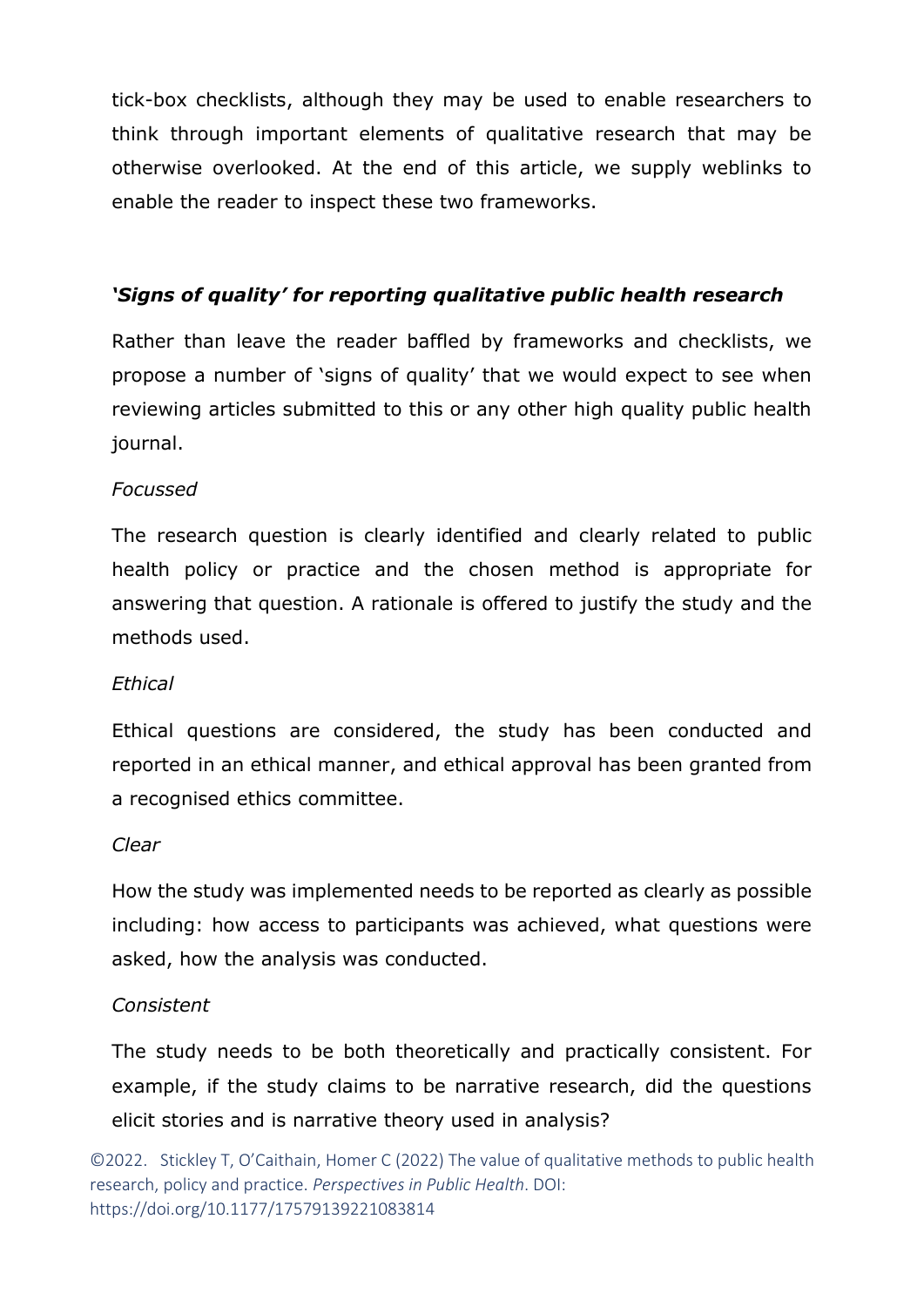#### *Collaborative*

In recent years, health services in many countries have embraced patient and public involvement and co-production in both research and practice. Such initiatives are designed to draw our attention to service users' views, needs and desires. This agenda sits very well with qualitative research methodologies.

#### *Contribution*

Every research study needs to make a contribution to the body of knowledge concerning the subject under investigation. If there is theoretical and practical consistency throughout the study and it has been competently conducted and analysed, the reader should come away with a sense of learning something new on the topic. This insight should be easy for a reader to take away from each article and the easiest way to do this is to articulate it clearly in the conclusion in the abstract as well as the conclusion in the body of the paper. Conclusions of 'it's complex' or 'there were five issues affecting this phenomenon' fail to offer useful insights. They may be a signal of an under-analysed study. It will be much more helpful to readers to state a single key issue that adds to the evidence base and that helps members of the population, policy-makers, or practitioners to understand the phenomenon under study or take action on it.

## *Examples of good qualitative research from this journal*

In order to exemplify the principles we espouse in this article, we refer to two recent articles published in *Perspectives in Public Health* that use qualitative methods. Firstly, Lozano-Sufrategui et al  $(2020)^7$  aimed to "…*understand the behaviour changes men who attended a weight loss programme engage in during weight maintenance…".* To achieve this aim, the research team encouraged men on a weight loss programme to keep photo-diaries of themselves and to talk about their progress with the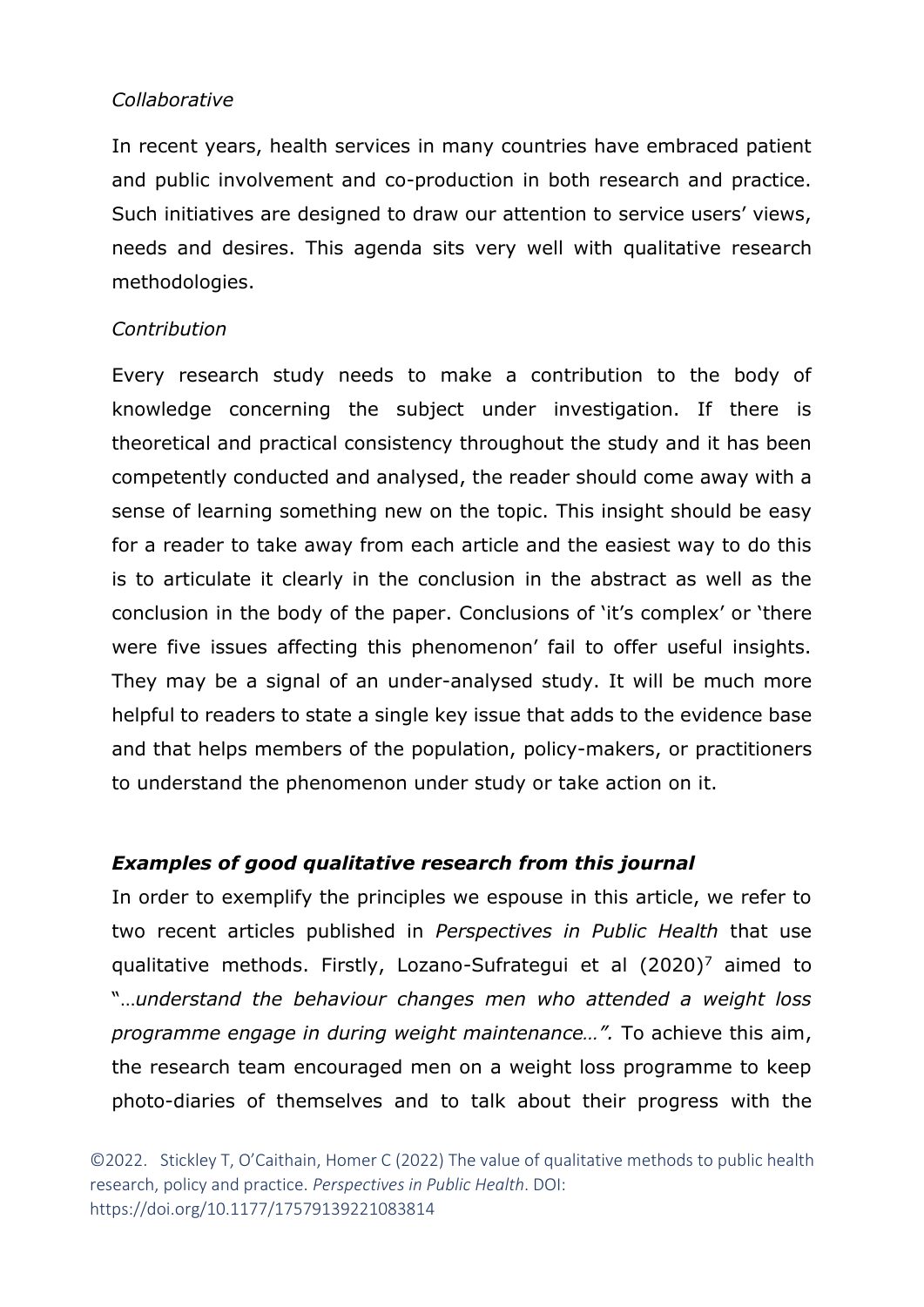researchers. The research is innovative in its approach and uniquely reports the participants' thoughts, feelings and behaviours. It highlights the importance of drawing on the diversity of methods that exist beyond faceto-face interviews. The second example is Eley et al,  $(2021)^8$  who conducted interviews and focus groups in four countries in order to "… *explore school educators' attitudes, behaviours and knowledge towards food hygiene, safety and education*." By using this approach, they were able to explore individual and group views on this subject thus identifying not only the need for more educational resources but barriers and opportunities in the process. Whilst reading these articles, it becomes immediately apparent that these studies were able to gain insight into the respective topics that quantitative methods could never achieve. What qualitative research facilitates is the human connection between interviewer and interviewee and in that process, together with the guarantee of confidentiality, people are able to speak in-depth about their experiences and perceptions, from which much can be learned. In these two examples, the qualitative findings give insights into the thoughts and feelings of the participants and enable a greater understanding of how the researchers were able to draw their conclusions from the research.

#### **Conclusion**

A review of top Public Health journals identified that the vast majority of research that is being currently published in high-ranking public health journals use quantitative methods. High quality qualitative research offers insights that quantitative research cannot. It is time for all public health journals to recognise the value of qualitative research and increase the amount of high quality qualitative research that they publish.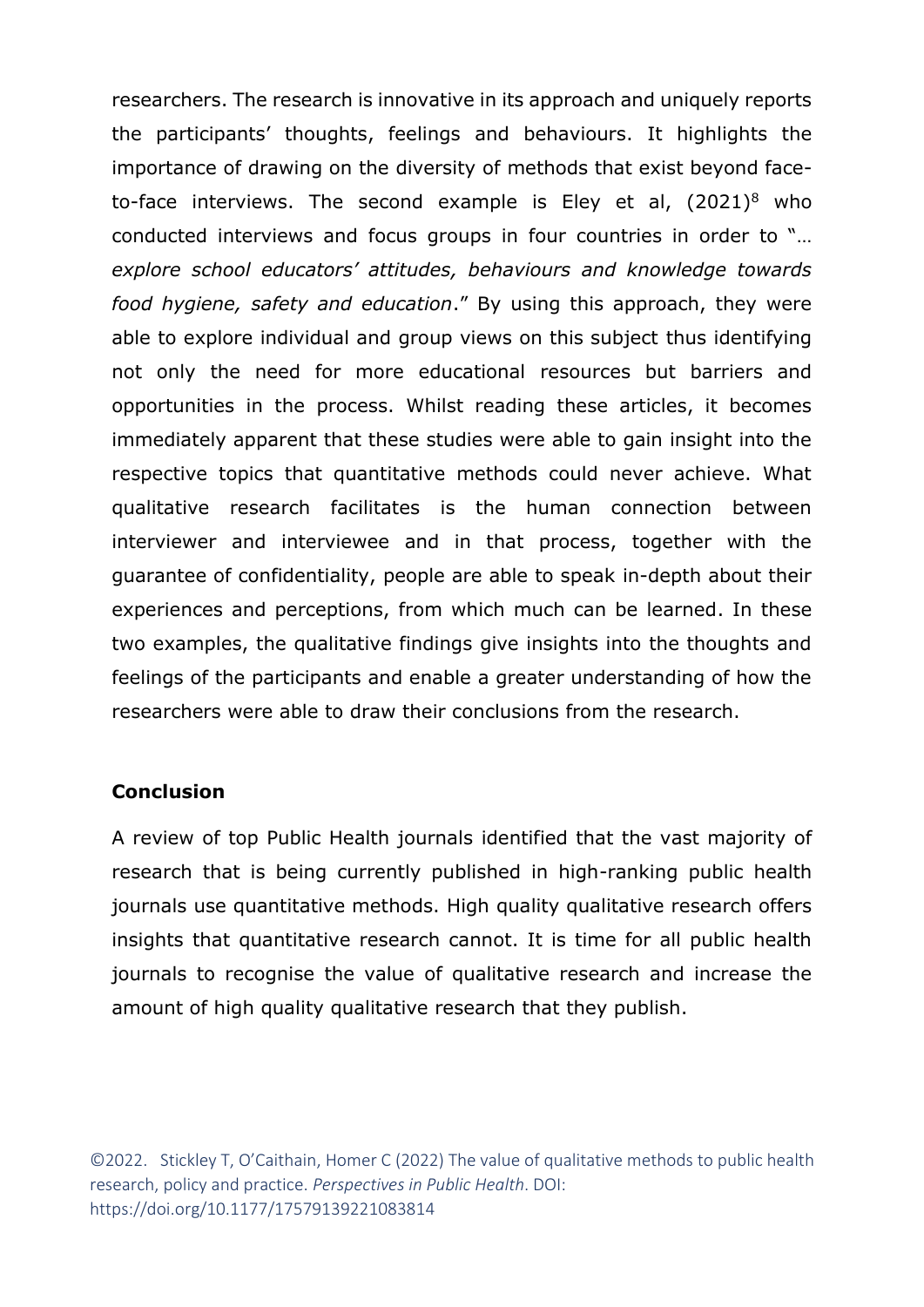*COREQ link:*

*[http://cdn.elsevier.com/promis\\_misc/ISSM\\_COREQ\\_Checklist.pdf](http://cdn.elsevier.com/promis_misc/ISSM_COREQ_Checklist.pdf)*

*SRQR link:*

*[https://onlinelibrary.wiley.com/pb](https://onlinelibrary.wiley.com/pb-assets/assets/15532712/SRQR_Checklist-1529502683197.pdf)[assets/assets/15532712/SRQR\\_Checklist-1529502683197.pdf](https://onlinelibrary.wiley.com/pb-assets/assets/15532712/SRQR_Checklist-1529502683197.pdf)*

## *References*

- 1. Greenhalgh, T., Annandale, E., Ashcroft, R., Barlow, J., Black, N., Bleakley, A., ... & Checkland, K. (2016). An open letter to The BMJ editors on qualitative research. *Bmj*, *352*.
- *2.* Loder, E., Groves, T., Schroter, S., Merino, J. G., & Weber, W. (2016). Qualitative research and The BMJ. *BMJ* (2016): i641.
- 3. Green, J., & Britten, N. (1998). Qualitative research and evidence based medicine. *Bmj*, *316*(7139), 1230-1232.
- 4. Al-Busaidi, Z. Q. (2008). Qualitative research and its uses in health care. *Sultan Qaboos University Medical Journal*, *8*(1), 11.
- 5. Tong, A., Sainsbury, P., & Craig, J. (2007). Consolidated criteria for reporting qualitative research (COREQ): a 32-item checklist for interviews and focus groups. *International journal for quality in health care*, 19(6), 349-357.
- 6. O'Brien, B. C., Harris, I. B., Beckman, T. J., Reed, D. A., & Cook, D. A. (2014). Standards for reporting qualitative research: a synthesis of recommendations. *Academic Medicine*, 89(9), 1245-1251.
- 7. Lozano-Sufrategui, L., Pringle, A., Carless, D., & Drew, K. J. (2020). A qualitative study of men's behavioural changes during weight loss maintenance. *Perspectives in public health*, *140*(6), 317-326.
- 8. Eley, C., Lundgren, P. T., Kasza, G., Truninger, M., Brown, C., Hugues, V. L., ... & McNulty, C. A. M. (2021). Teaching young consumers in Europe: a multicentre qualitative needs assessment